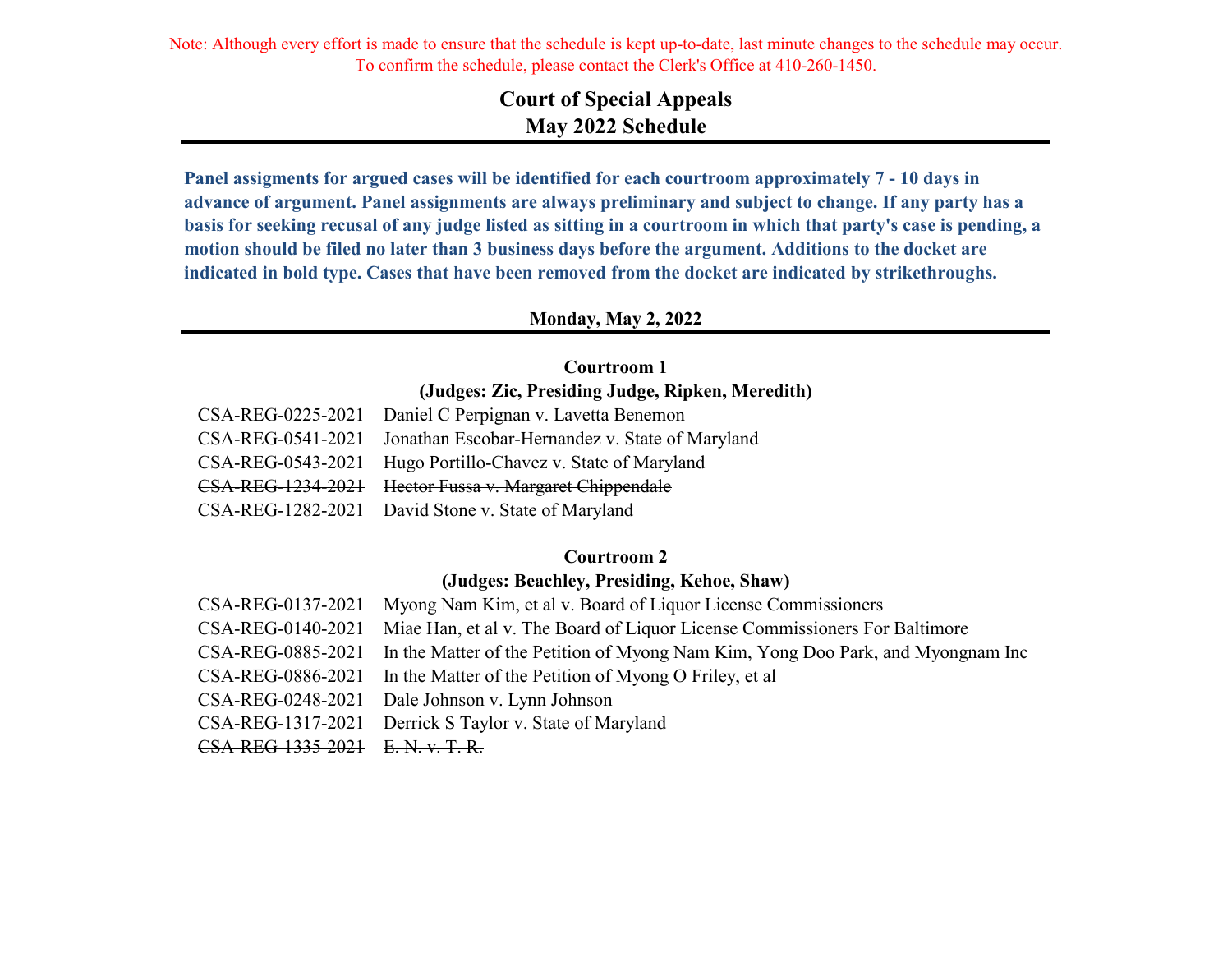### **Tuesday, May 3, 2022**

## **(Judges: Graeff, Presiding, Arthur, Wright) Courtroom 1**

| CSA-REG-0599-2021 South Miami Pension Plan v. Starwood Waypoint Residential Trust, et al |
|------------------------------------------------------------------------------------------|
| CSA-REG-0994-2021 Eric Vincent Bishop, III v. State of Maryland                          |
| CSA-REG-1279-2021 Robert Williams v. Eryka Williams                                      |
| CSA-REG-1439-2021 State of Maryland v. Darrion Mallette                                  |

### **Courtroom 2**

## **(Judges: Berger, Presiding, Leahy, Tang)**

| CSA-REG-0995-2021 Alonta Borrell Johnson v. State of Maryland     |
|-------------------------------------------------------------------|
| CSA-REG-1046-2021 Gregory Tyrone Holden, Jr. v. State of Maryland |
| CSA-REG-1420-2021 Jesse Francis v. Stephanie Francis              |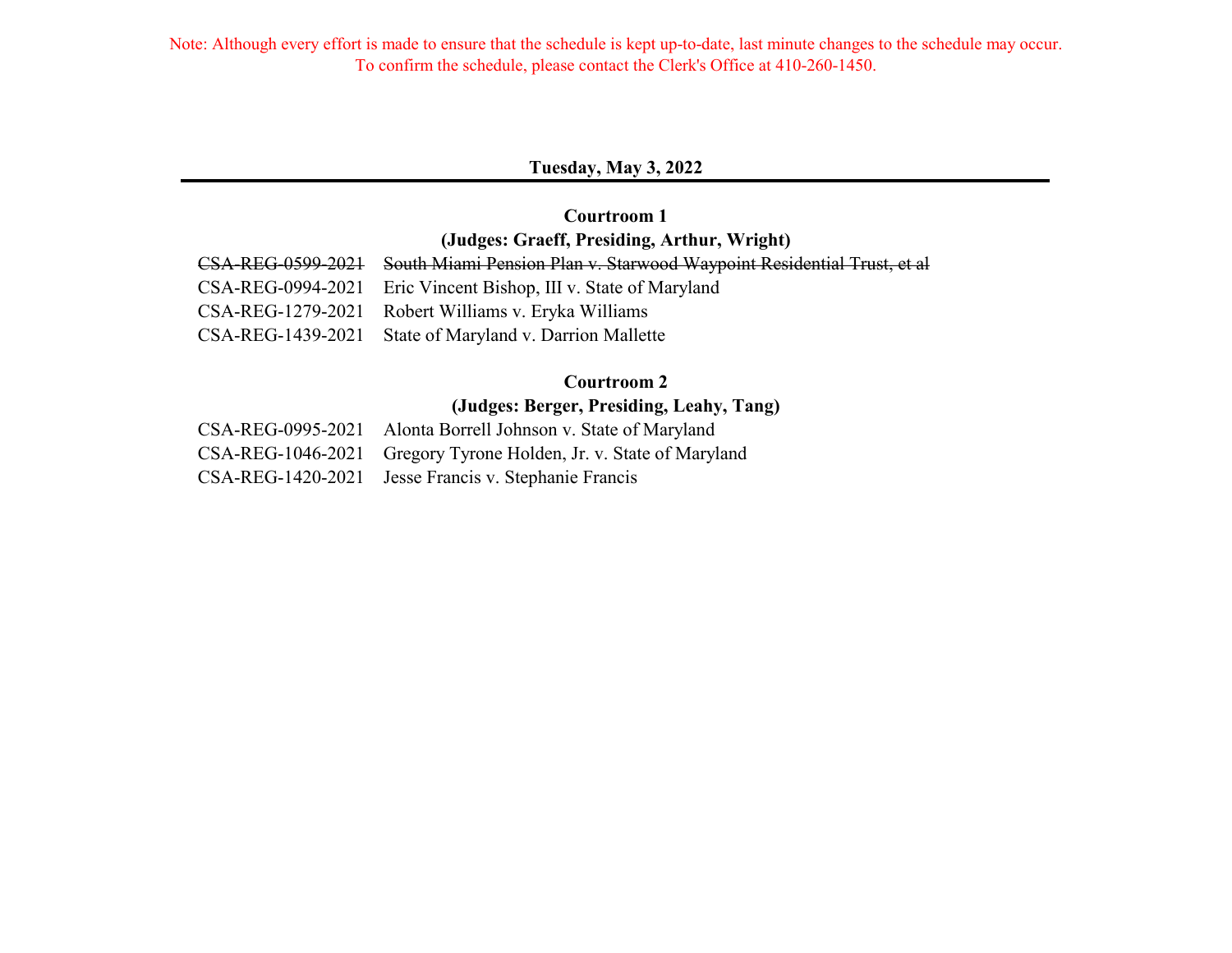### **Wednesday, May 4, 2022**

## **Courtroom 1 (Judges: Kehoe, Presiding, Nazarian, Salmon)**

| CSA-REG-0913-2021 Lloyd A Malech v. Rori Malech                           |
|---------------------------------------------------------------------------|
| CSA-REG-1035-2021 Michael H Reeves v. Anne Arundel County Maryland, et al |
| CSA-REG-1378-2021 Maria Molina v. Virgilio Pineda.                        |
| CSA-REG-1171-2021 A.A. Bogert, et al v. Thomas A. Thompson, Jr., et al    |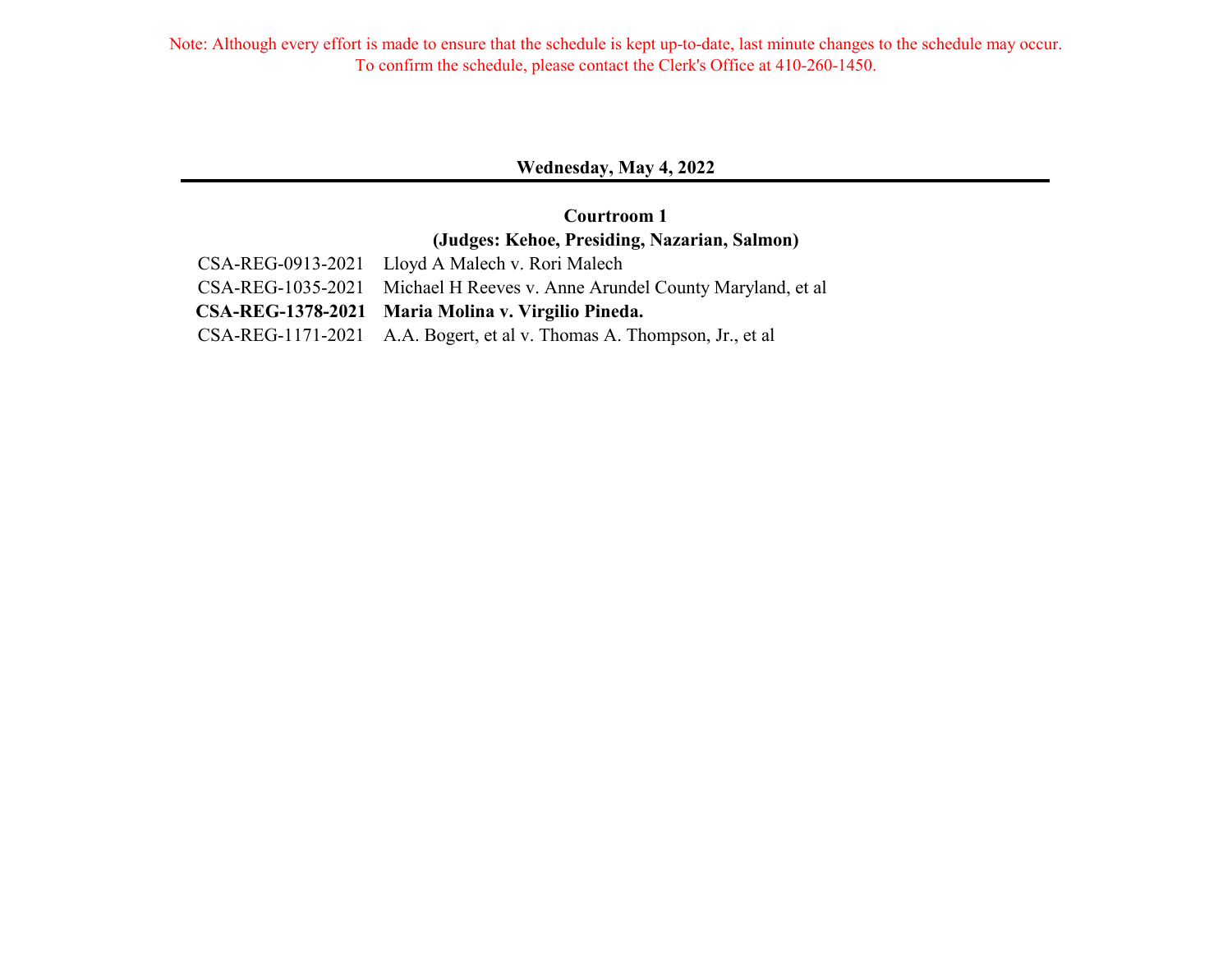### **Thursday, May 5, 2022**

## **Courtroom 1 (Judges: Wells, C.J., Presiding, Friedman, Albright)**

|                                | CSA-REG-1099-2021 In the Matter of the Petition of Cliff Ransom, et al  |
|--------------------------------|-------------------------------------------------------------------------|
|                                | CSA-REG-1158-2021 In the Matter of the Petition of Cliff Ransom et al., |
| CSA-REG-1101-2021 In Re: K. D. |                                                                         |
|                                | CSA-REG-1127-2021 Christopher Michael Snyder v. State of Maryland       |
|                                | CSA-REG-1478-2020 Karilynn Diersen Fisher v. Derek Fisher               |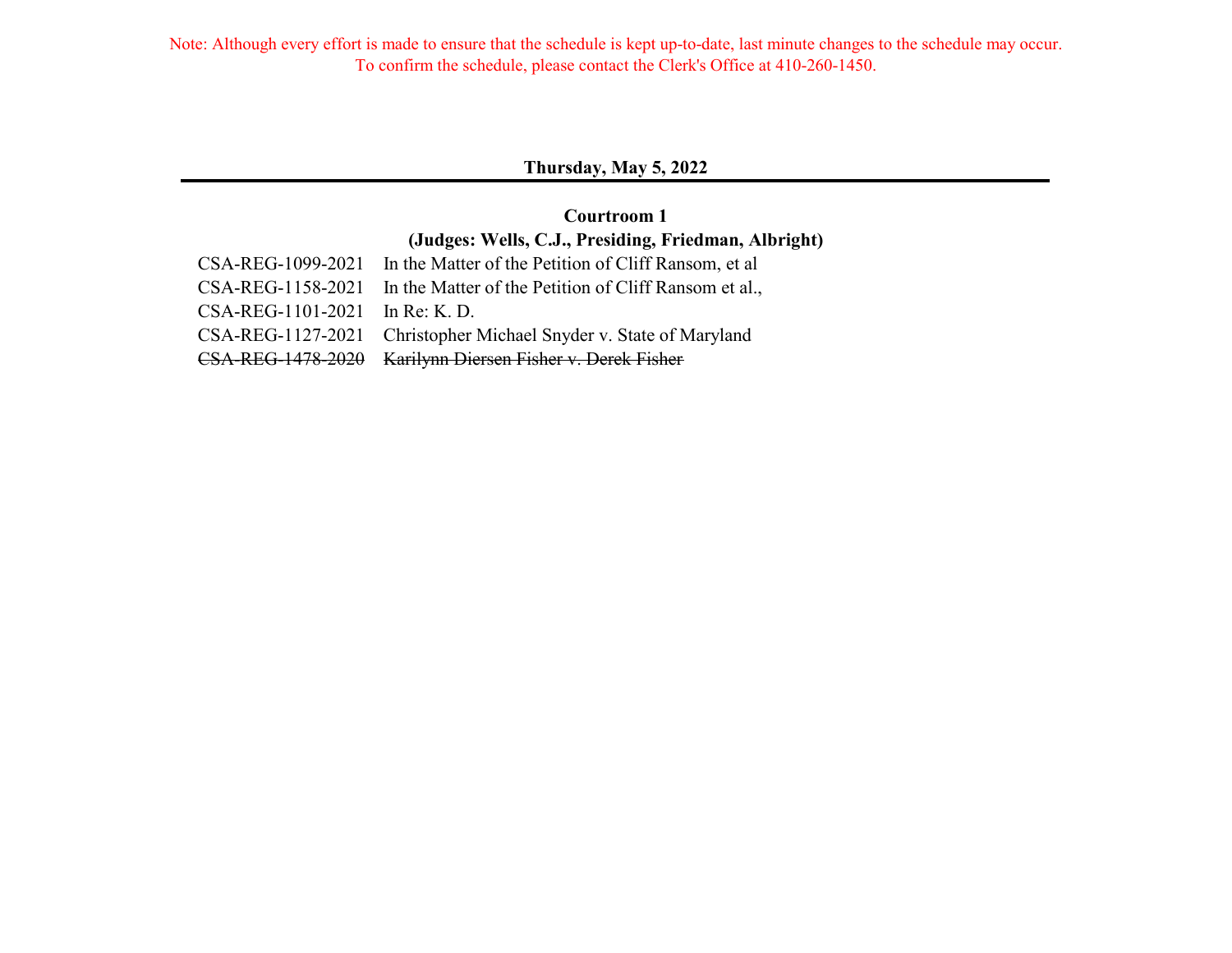### **Friday, May 6, 2022**

## **Courtroom 1 (Judges: Nazarian, Presiding, Graeff, Sharer)**

|                                | CSA-REG-0934-2021 Thomas L Lloyd v. Anna Cristina Niceta    |
|--------------------------------|-------------------------------------------------------------|
|                                | CSA-REG-0980-2021 Donald Fraizer v. Minnett A Smith Couther |
|                                | CSA-REG-1614-2021 State of Maryland v. Damien Gary Clark    |
| CSA-REG-1647-2021 In Re: P. N. |                                                             |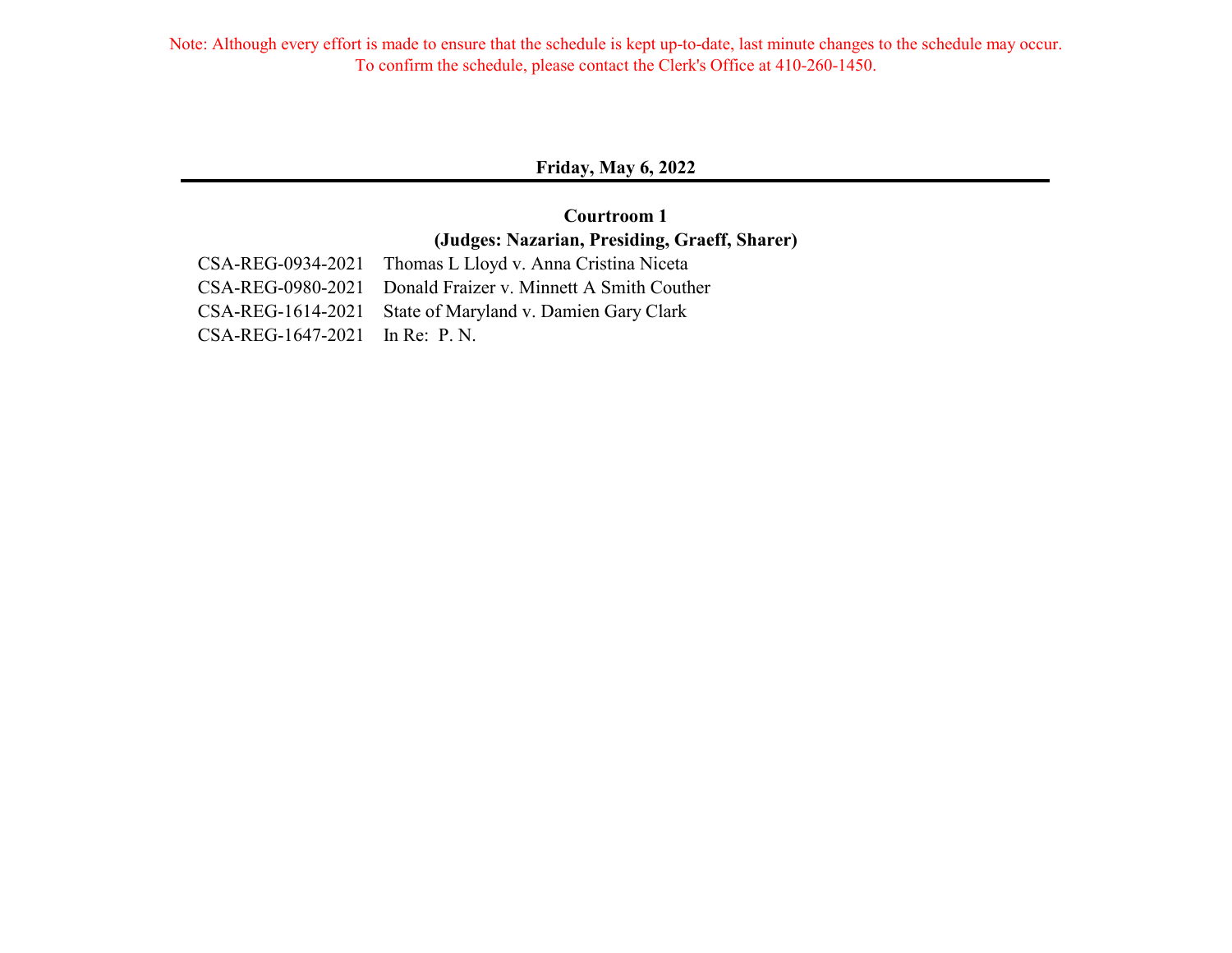### **Monday, May 9, 2022**

## **Courtroom 1 (Judges: Shaw, Presiding, Tang, Albright)**

|                                  | CSA-REG-0454-2021 Joseph Daniel Parrish v. State of Maryland           |
|----------------------------------|------------------------------------------------------------------------|
|                                  | CSA-REG-0701-2021 Shawn Luger, et al v. Paul A Pittman, et al          |
| $CSA-REG-0876-2021$ In Re: D. E. |                                                                        |
|                                  | CSA-REG-0953-2021 Glen K Doty v. Office of the Comptroller of Maryland |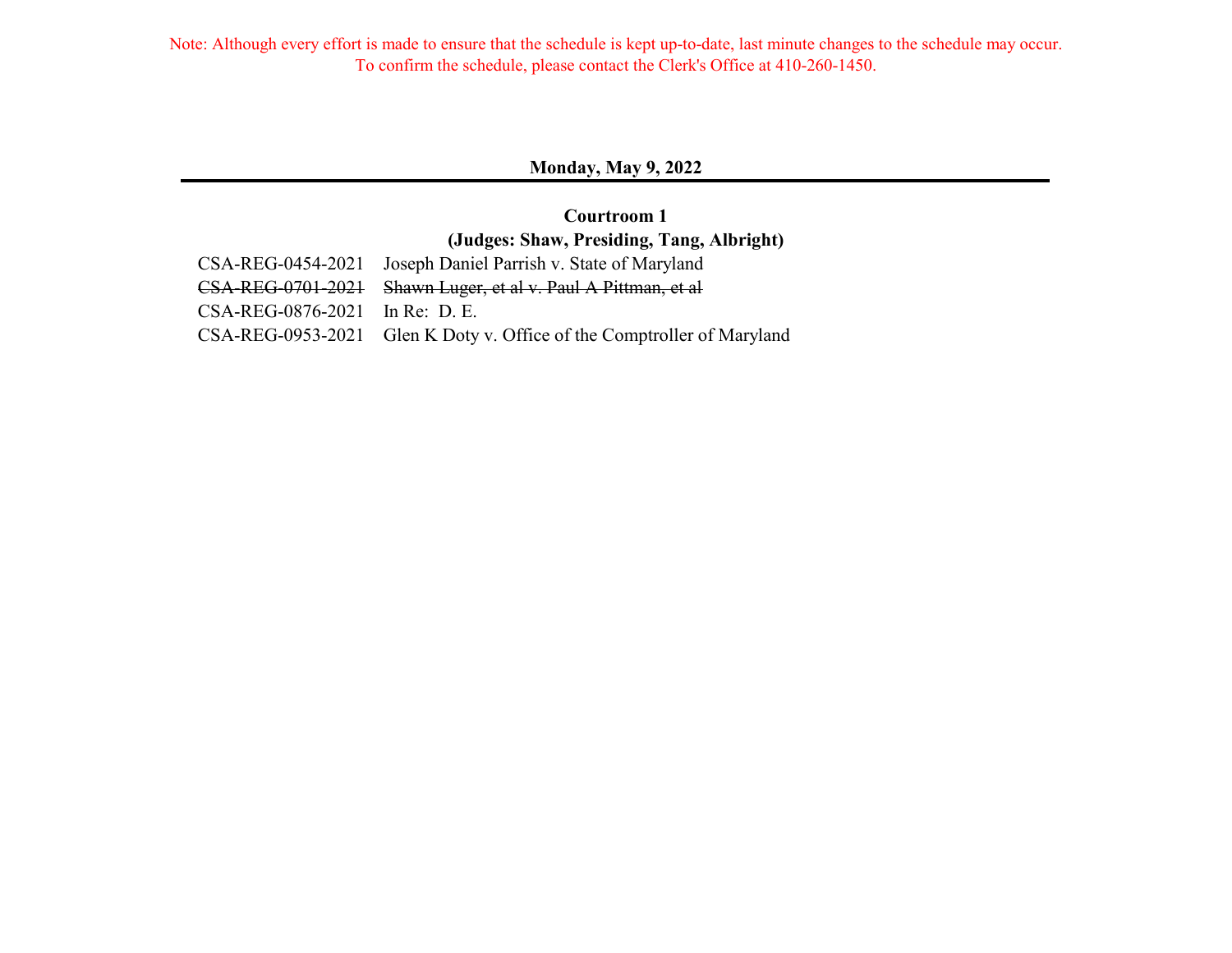### **Tuesday, May 10, 2022**

## **Courtroom 1 (Judges: Reed, Presiding, Berger, Beachley)**

| CSA-REG-0830-2021 Michael Young v. State of Maryland                                 |
|--------------------------------------------------------------------------------------|
| CSA-REG-0950-2021 Brynne A Reece, D.D.S. v. Maryland State Board of Dental Examiners |
| CSA-REG-1220-2021 Timothy Schnupp v. Annapolis Engineering Services, Inc., et al     |
| CSA-REG-1512-2021 Kristy M. Jones v. Tina M. Jones                                   |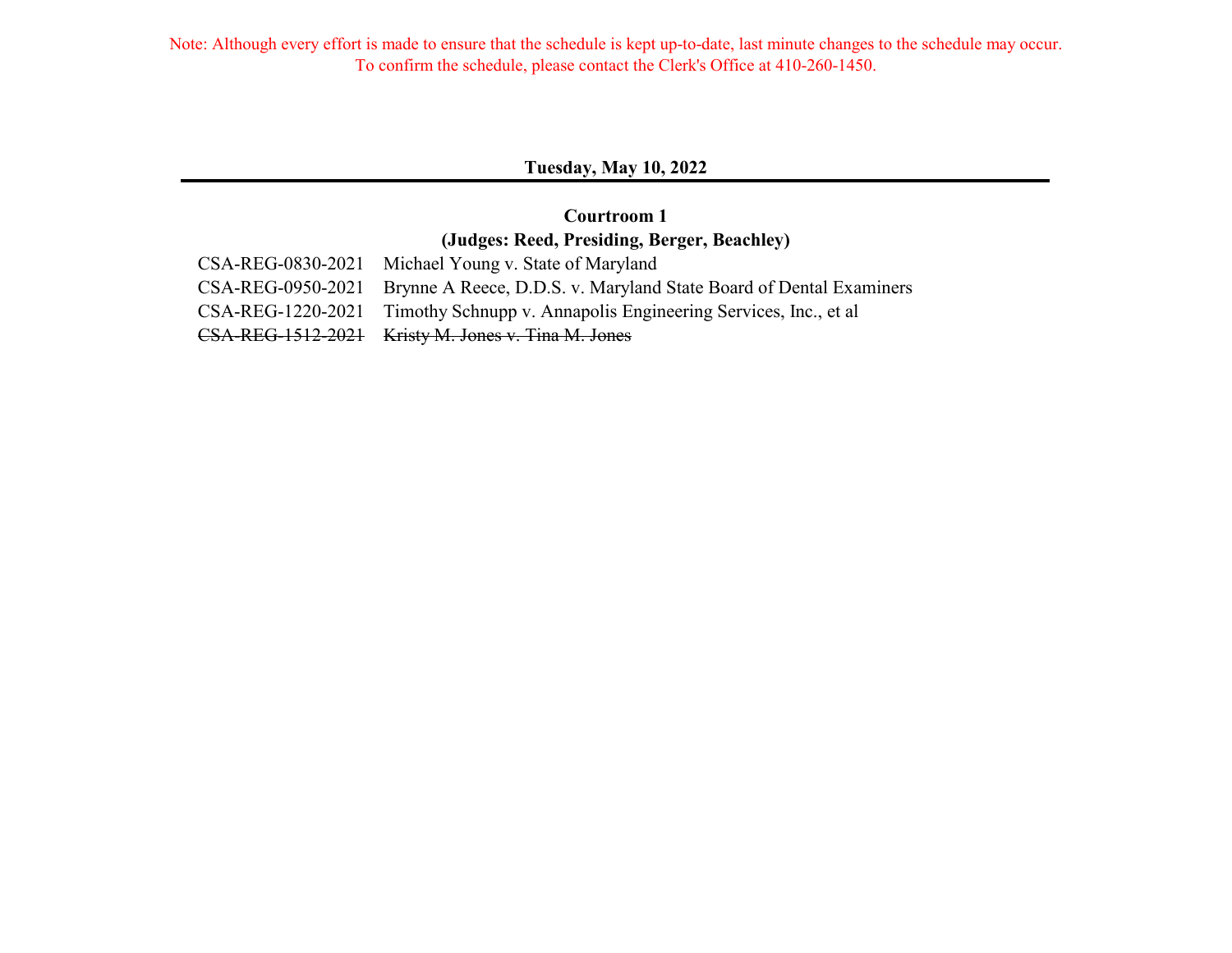### **Wednesday, May 11, 2022**

## **Courtroom 1 (Judges: Wells, C.J., Presiding, Leahy, Ripken)**

| CSA-REG-0751-2021 Advanced Pain Management LLC v. Ali Razi                              |
|-----------------------------------------------------------------------------------------|
| CSA-REG-0865-2021 University of Maryland Global Campus v. Holder Construction Group LLC |
| CSA-REG-1237-2021 Filadelfo Benitez Flores v. State of Maryland                         |
| CSA-REG-1387-2021 Shenglin Wang v. Siu Wai Mak                                          |